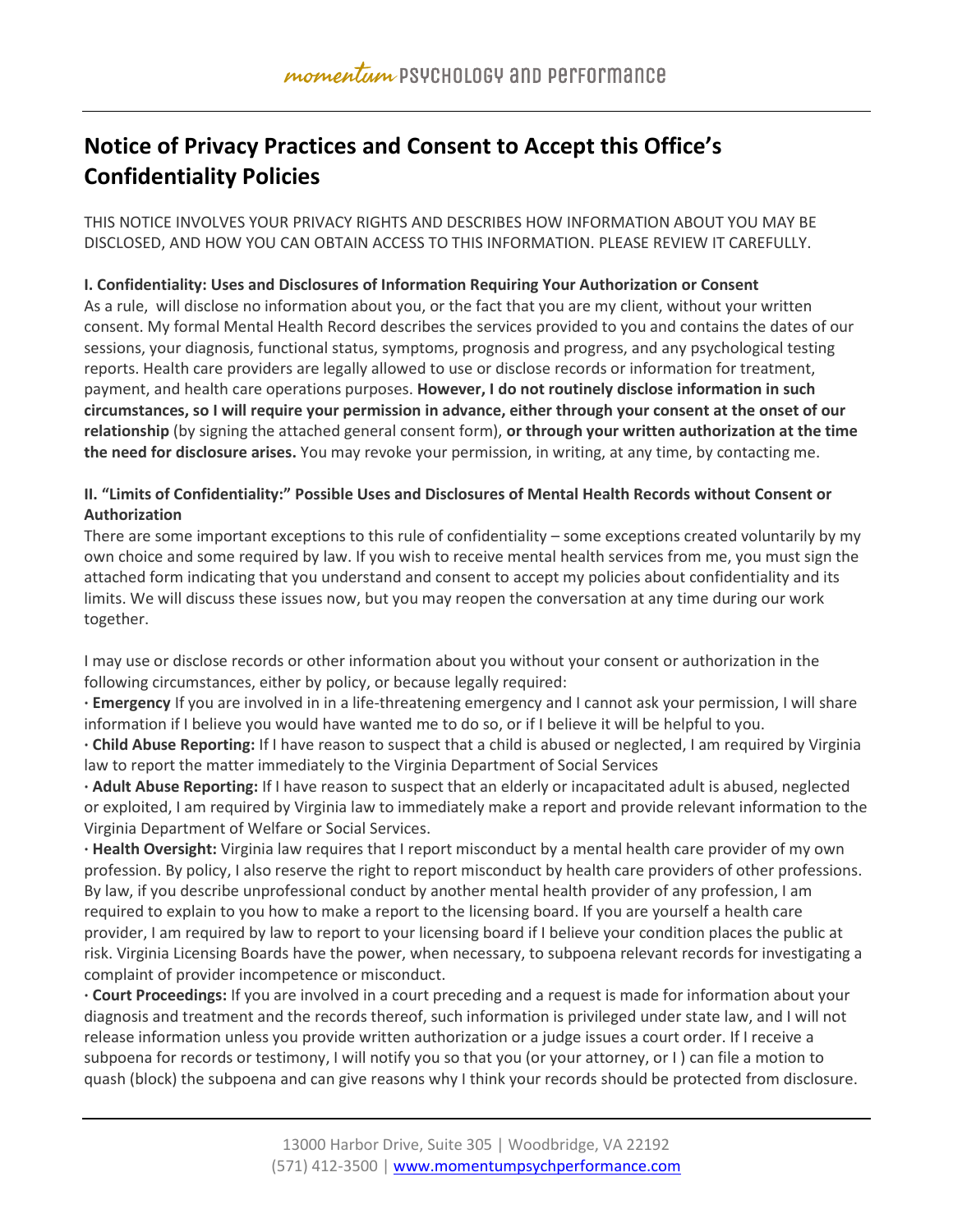However, while awaiting the judge's decision, I am required to place said records in a sealed envelope and provide them to the Clerk of Court. NOTE: In Virginia civil court cases, therapy information or records are not protected by patient-therapist privilege in child abuse cases, in cases in which your mental health is an issue (e.g., if you sue someone for mental/emotional damages), or in any case in which the judge deems the information to be "necessary for the proper administration of justice." In criminal cases, Virginia has no statute granting therapist-patient privilege, although records can sometimes be protected on another basis. Protections of privilege may not apply if I do an evaluation for a third party or where the evaluation is court- ordered. You will be informed in advance if this is the case.

**· Serious Threat to Health or Safety:** Under Virginia law, if I am engaged in my professional duties and you communicate to me a specific and immediate threat to cause serious bodily injury or death, to an identified or to an identifiable person, and I believe you have the intent and ability to carry out that threat immediately or imminently, I am legally required to take steps to protect third parties. These precautions may include 1) warning the potential victim(s), or the parent or guardian of the potential victim(s), if under 18, 2) notifying a law enforcement officer, or 3) seeking your hospitalization. By my own policy, I may also use and disclose medical information about you when necessary to prevent an immediate, serious threat to your own health and safety. If you become a party in a civil commitment hearing, I can be required to provide your records to the magistrate, your attorney or guardian *ad litem,* a CSB evaluator, or law enforcement officer, whether you are a minor or an adult.

**· Workers Compensation:** If you file a worker's compensation claim, I am required by law, upon request, to submit your relevant mental health information to you, your employer, the insurer, or a certified rehabilitation provider.

Other uses and disclosures of information not covered by this notice or by the laws that apply to me will be made only with your written permission.

## **III. Patient's Rights and Provider's Duties:**

**· Right to Request Restrictions-**You have the right to request restrictions on certain uses and disclosures of protected health information about you. You also have the right to request a limit on the medical information I disclose about you to someone who is involved in your care or the payment for your care. If you ask me to disclose information to another party, you may request that I limit the information I disclose. However, I am not required to agree to a restriction you request. To request restrictions, you must make your request in writing, and tell me: 1) what information you want to limit; 2) whether you want to limit my use, disclosure or both; and 3) to whom you want the limits to apply.

**· Right to Receive Confidential Communications by Alternative Means and at Alternative Locations —** You have the right to request and receive confidential communications of PHI by alternative means and at alternative locations. (For example, you may not want a family member to know that you are seeing me. Upon your request, I will send your bills to another address. You may also request that I contact you only at work, or that I do not leave voicemail messages.) To request alternative communication, you must make your request in writing, specifying how or where you wish to be contacted.

**· Right to an Accounting of Disclosures –** You generally have the right to receive an accounting of disclosures of PHI for which you have neither provided consent nor authorization (as described in section III of this Notice). On your written request, I will discuss with you the details of the accounting process

**. Right to Inspect and Copy** – In most cases, you have the right to inspect and copy your medical and billing records. To do this, you must submit your request in writing. If you request a copy of the information, I may charge a fee for costs of copying and mailing. I may deny your request to inspect and copy in some circumstances. I may refuse to provide you access to certain psychotherapy notes or to information compiled in